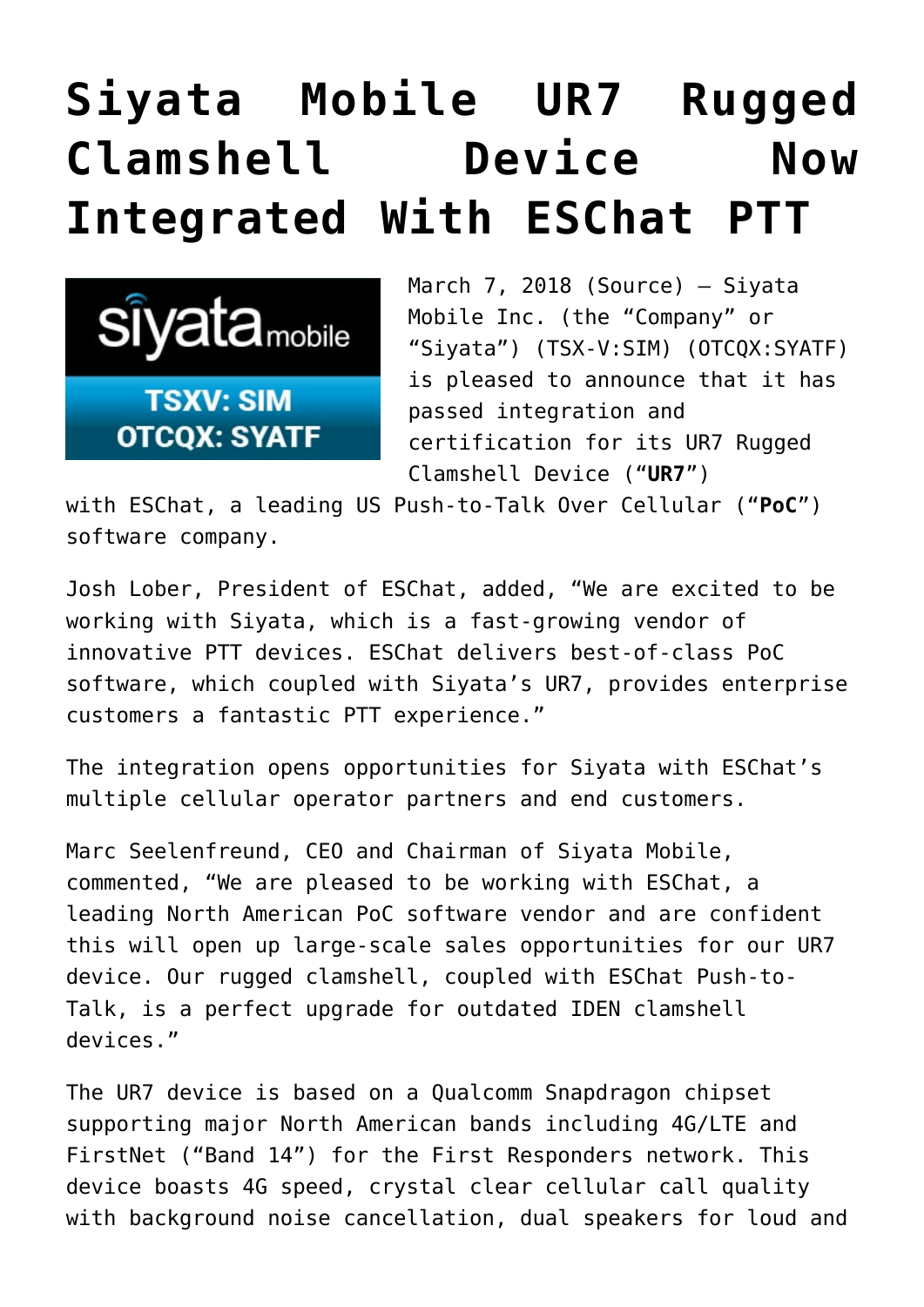clear sound quality, dedicated Push-To-Talk (PTT) and SOS buttons, a touch screen and more, packaged in an ergonomic clamshell form factor.

[CCS Insight](https://www.ccsinsight.com/blog/mobile-world-congress-2018-monday-26-february) predicts the market for rugged handsets will double from 30 million units in 2017, as more workers opt for durable phones that can withstand a harsh environment. CCS also expects the market to continue to expand rapidly, with volumes of over 59 million by 2021.

## **About ESChat**

ESChat (www.eschat.com) is the leading solution for carrier independent Secure Push to Talk (PTT) over LTE communications. ESChat includes AES-256 encrypted PTT voice and multimedia (text and image) messaging. ESChat also provides live and historical (bread crumb) tracking and mapping. Currently used by the U.S. Military as well as federal, state and local law enforcement, ESChat is able to operate over and across any wireless network, including all commercial carriers, private 3G/4G networks and WiFi. ESChat supports interoperability with all LMR radio networks, including P25 via the native Inter RF Subsystem Interface (ISSI) protocol and DMR via the native Inter Application Interface Specification (AIS) protocol.

For more information please visit <http://www.eschat.com/>.

## **About Siyata**

A TSX Venture Top 50 Company, Siyata Mobile Inc. is a leading global developer and provider of cellular communications systems for enterprise customers, specializing in connected vehicle products for professional fleets, marketed under the Uniden® Cellular brand. Since developing the world's first 3G connected vehicle device, Siyata has been a pioneer in the industry, launching the world's first 4G LTE all-in-one fleet communications device in 2017. Incorporating voice, push-totalk over cellular, data, and fleet management solutions into a single device, the company aims to become the connected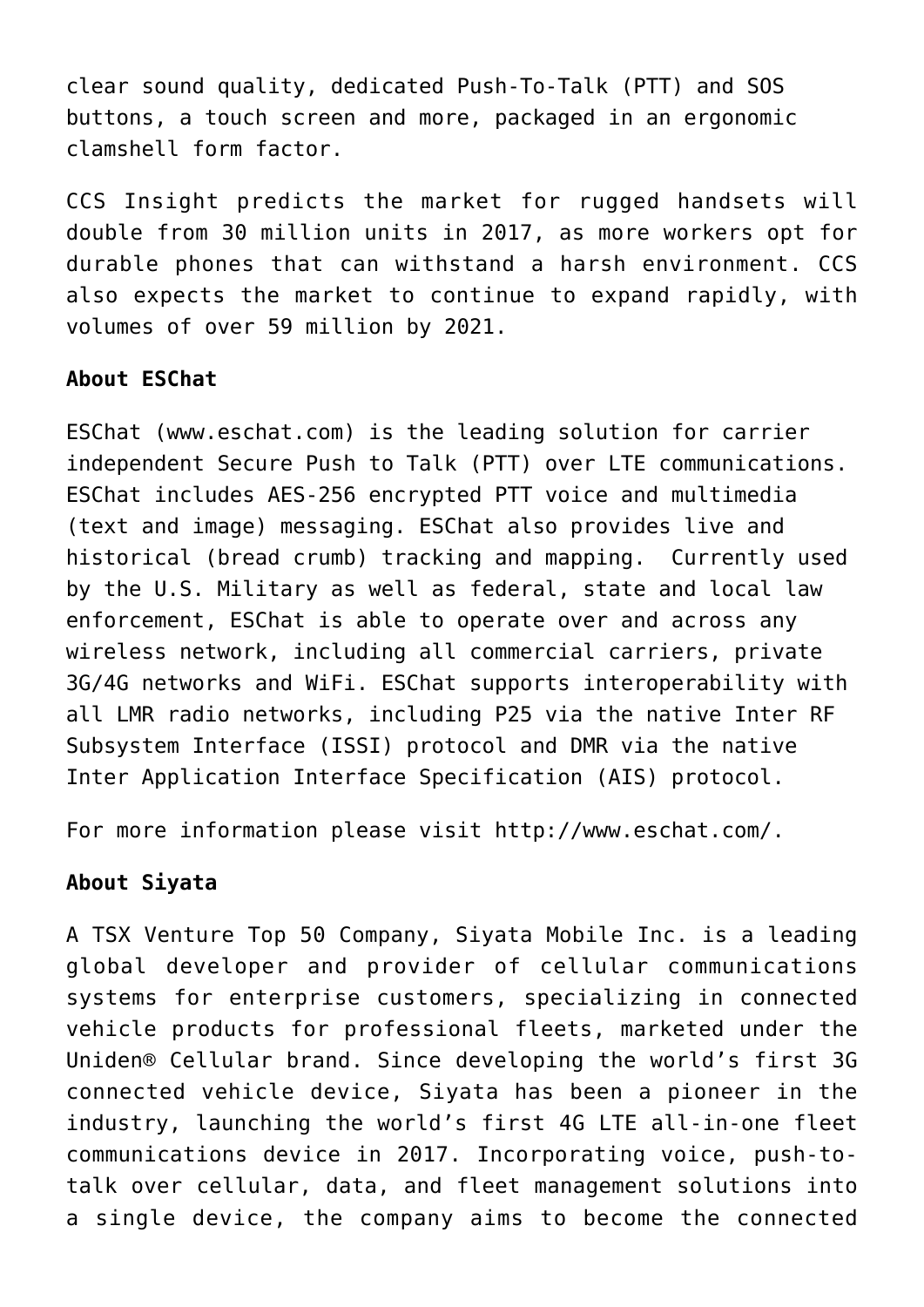vehicle communications device of choice for commercial vehicles and fleets around the world.

Siyata also offers rugged phones for industrial users and signal boosters for homes, buildings, and fleets with poor cell coverage. Siyata's customers include cellular operators, commercial vehicle technology distributors, and fleets of all sizes in Canada, the U.S., Europe, Australia, and the Middle East.

Visit [www.siyatamobile.com](http://www.siyatamobile.com/) and<http://www.unidencellular.com/> to learn more.

On Behalf of the Board of Directors of:

## **SIYATA MOBILE INC.**

Marc Seelenfreund CEO and Chairman

*Neither TSX Venture Exchange nor its Regulation Services Provider (as that term is defined in policies of the TSX Venture Exchange) accepts responsibility for the adequacy or accuracy of this release.*

*This news release may include forward-looking statements that are subject to risks and uncertainties. All statements within, other than statements of historical fact, are to be considered forward looking. Although the Company believes the expectations expressed in such forward-looking statements are based on reasonable assumptions, such statements are not guarantees of future performance and actual results or developments may differ materially from those in forwardlooking statements. Factors that could cause actual results to differ materially from those in forward-looking statements include market prices, continued availability of capital and financing, and general economic, market or business conditions. There can be no assurances that such statements will prove accurate and, therefore, readers are advised to*